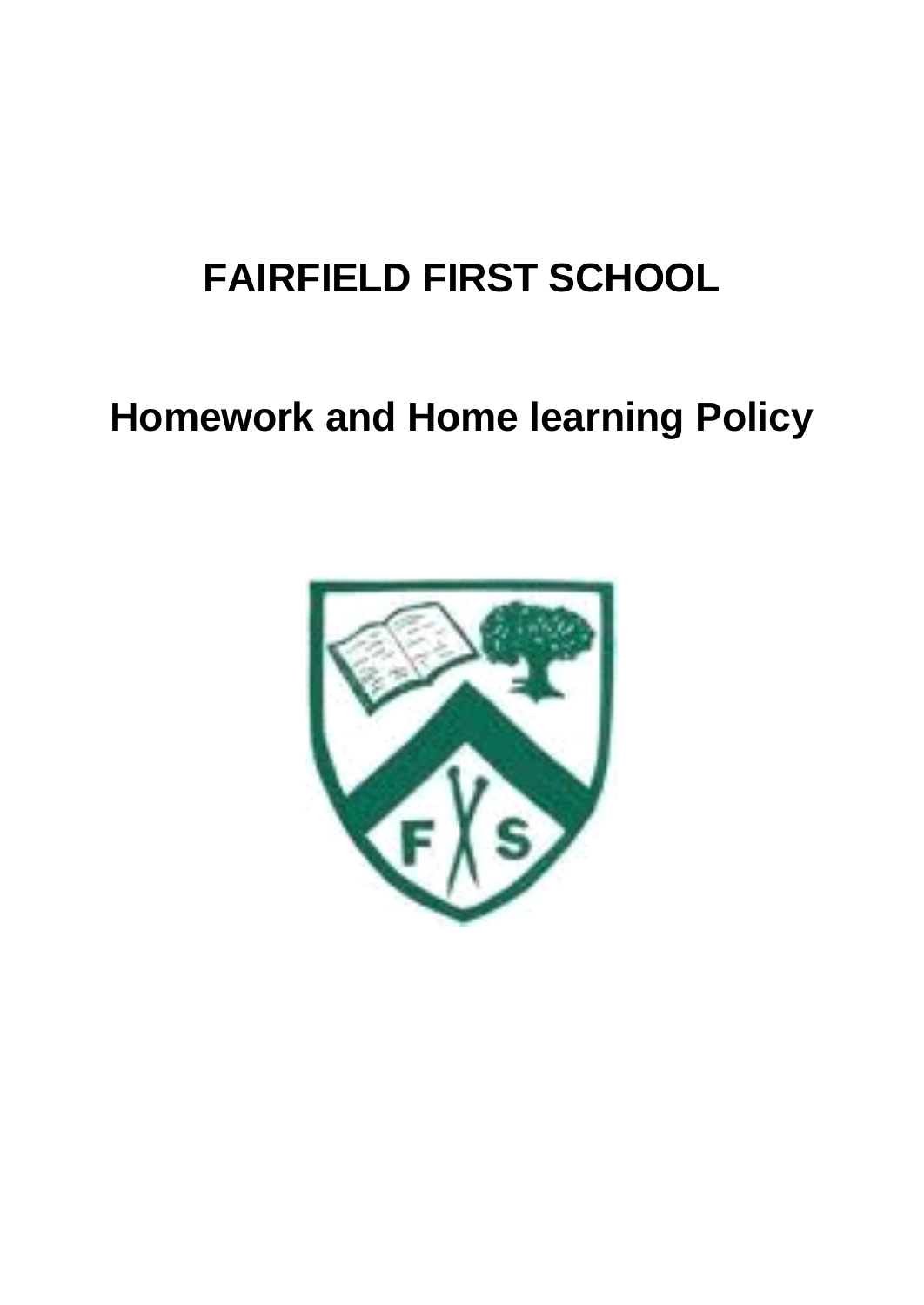# HOMEWORK POLICY

## Aims:

- For children, parents and school to work in partnership, in order for pupils to increase their educational knowledge, skills and understanding, across a variety of subjects.
- To encourage children to further develop the skills, confidence and motivation to study effectively, efficiently and independently.
- To consolidate and reinforce the skills and understanding developed at school particularly in English and Mathematics
- To extend concepts and school learning e.g. through reading and research for topics.
- Use a range of activities to engage a range learning styles and children's interests.
- To develop and sustain the involvement of parents in the management of their child's learning, and to keep them informed about the work children are doing and approaches used.
- Increase out of hours use of Computing resources e.g. Education City, Espresso via School's website
- To prepare our children for the increased level of homework, given at Middle School

# **Expectations for homework at Fairfield**

## **Oak Class - Reception**

| <b>Reception Weekly Homework</b>                       |  |  |  |  |
|--------------------------------------------------------|--|--|--|--|
| Approx 1hr per week                                    |  |  |  |  |
| Sharing books and reading = daily and noted in planner |  |  |  |  |
| Phonics consolidation - daily                          |  |  |  |  |
| Number recognition                                     |  |  |  |  |

## **Beech Class – Year 1**

| <b>Year 1 Weekly Homework</b>                                                                 |  |  |  |  |
|-----------------------------------------------------------------------------------------------|--|--|--|--|
| Approx 1hr 20 mins per week                                                                   |  |  |  |  |
| Read every day but at least 4 times a week noted in their planner.                            |  |  |  |  |
| One piece of either English/maths/topic on a Friday, to be returned on a<br>Wednesday         |  |  |  |  |
| Work will be set using an online platform, such as education city, on a fortnightly<br>basis. |  |  |  |  |
| Phonics - when required                                                                       |  |  |  |  |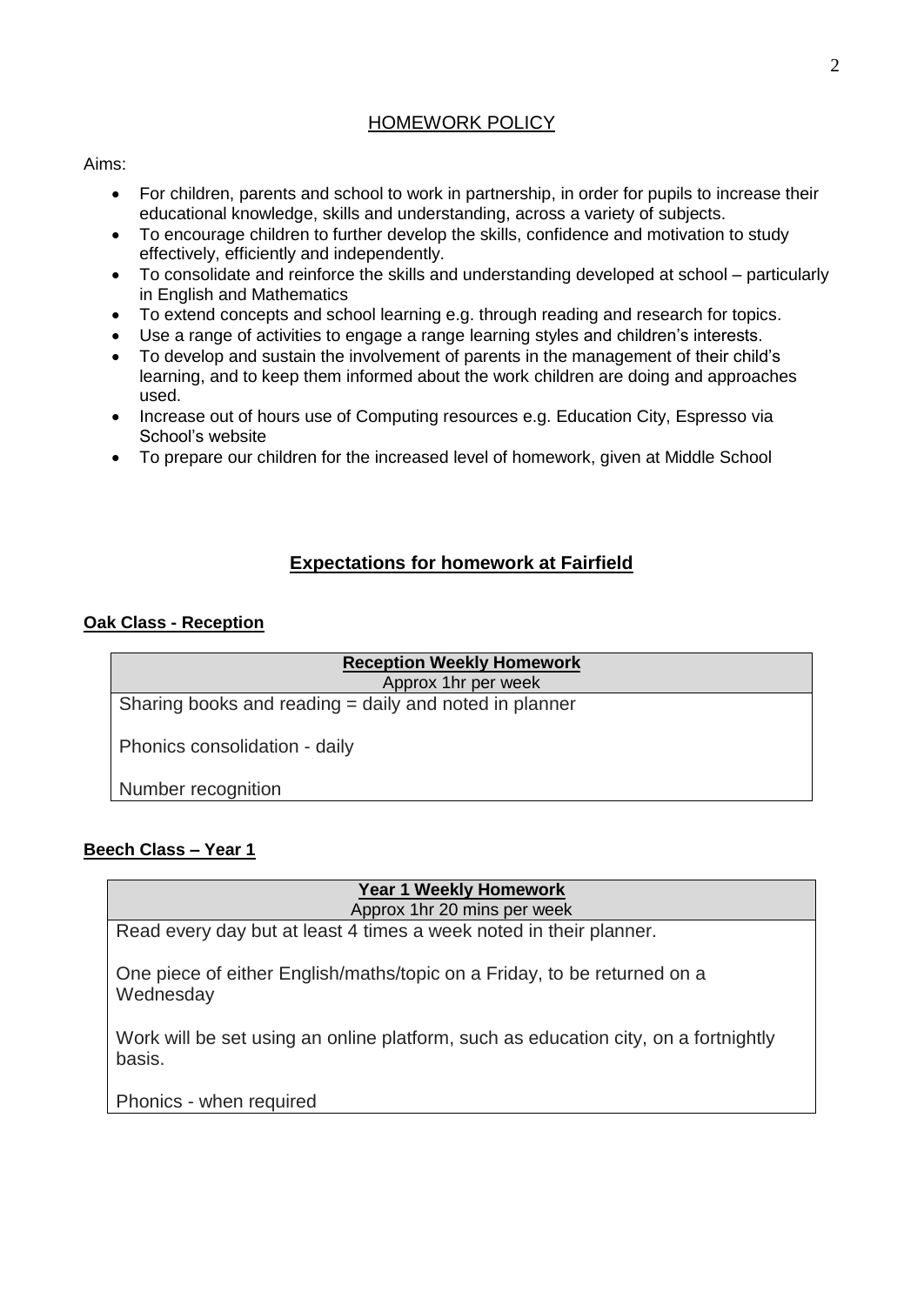## **Holly Class- Year 2**

#### **Year 2 Weekly Homework** Approx 1 hr 30 mins per week

Read every day but at least 4 times a week noted in their planner.

One piece of either maths/English/topic on a Tuesday, to be returned on a Monday

Go on Numbots at least 3x a week to practise their number skills.

Weekly spellings

# **Chestnut Class – Year 3**

**Regular Activities** 

Approx 1 hr 40 mins per week

Read every day but at least 5 times a week noted in their planner.

One piece of maths or English on a Friday, to be returned on a Wednesday

A half termly topic piece plus any occasional extra learning of poems, songs, lines etc.

Go on TTRS at least 3x a week to practise their times tables.

Weekly Spellings

## **Willow Class**

## **Year 4 Weekly Homework** Approx 1hr 45 mins per week

Read every day but at least 5 times a week noted in their planner.

One piece of maths and English on a Friday, to be returned on a Wednesday

A half termly topic piece plus any occasional extra learning of poems, songs, lines etc.

Go on TTRS at least 3x a week to practise their times tables.

Weekly Spellings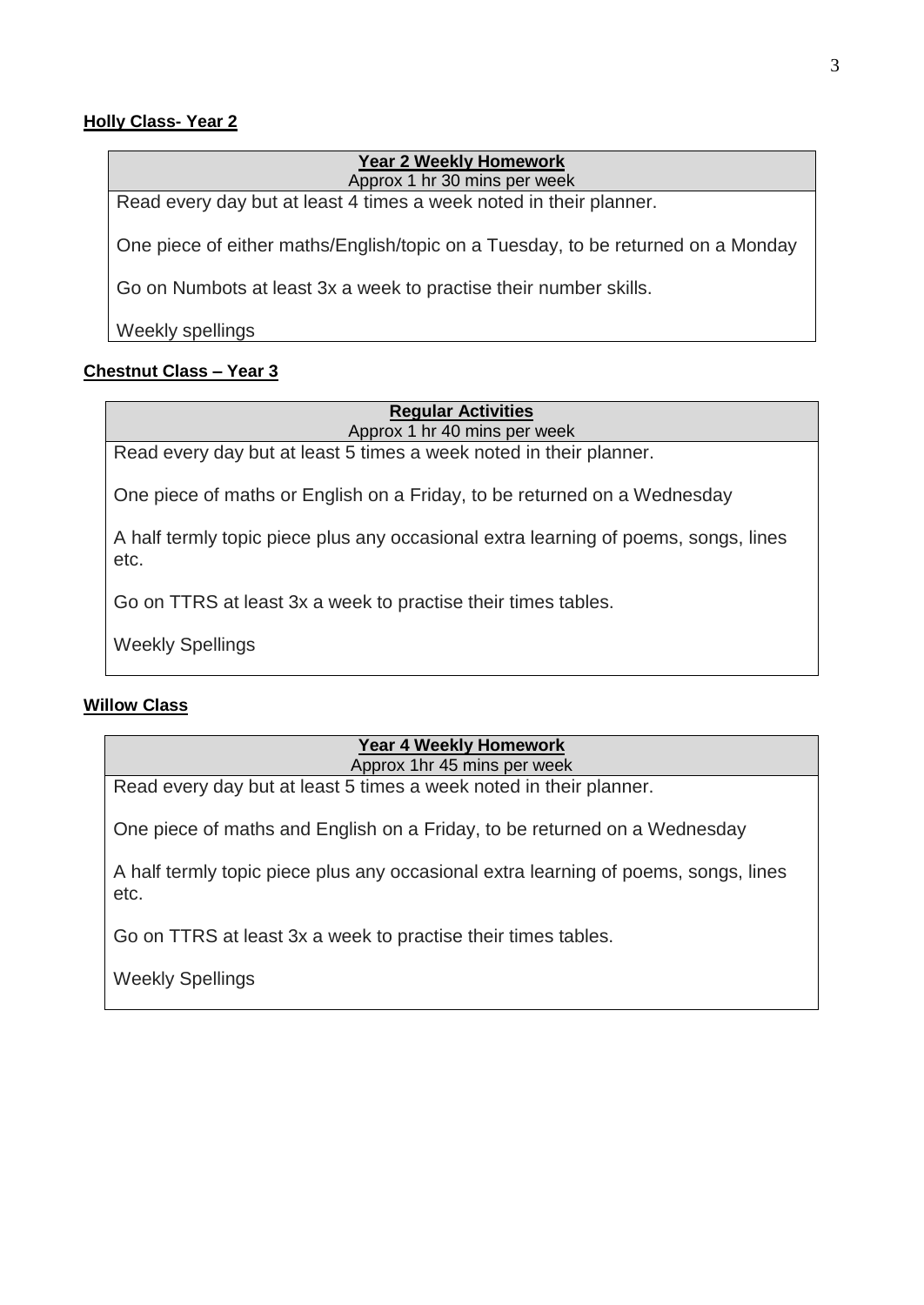#### **Google Classroom**

All homework will be set via our online platform 'Google Classroom', which every child has a login for once they start school in Oak. Please speak to your class teacher or the school office if you are having difficulty accessing your child's Google classroom account. All homework must be completed and returned via Google classroom by the deadline indicated on the piece set. There is no expectation for homework to be printed.

#### **Organisation**

All homework tasks will be carefully planned, and children will be given the appropriate timescale to complete the activities e.g. homework given on a Friday will not need to be returned until the following Wednesday.

Children will be rewarded / praised for the effort they put into their homework, where appropriate. Where appropriate homework will be marked and returned to the children e.g. spellings. The class teacher will manage the homework for each individual class, in line with this policy. It is

the class teacher's responsibility to ensure that demands are manageable, and to set any regular patterns e.g. spellings set every Friday.

#### **Reminders and Sanctions**

If homework is not handed in on the day that it is due, children will be reminded to complete it that evening and hand it in. If this does not happen, children will be asked to complete their homework in school, during an available time. This time may fall in playtimes or lunchtimes depending on the school day.

When children repeatedly do not engage with homework, the class teacher will discuss this with parents directly. This may be escalated to the assistant headteacher or headteacher if the issue persists.

#### **Online Platforms**

Google Classroom - <https://classroom.google.com/> Education City – <https://www.educationcity.com/> Numbots - <https://play.numbots.com/> Times table Rock Stars - <https://ttrockstars.com/> Purple Mash - <https://www.purplemash.com/>

#### **Whole School Challenges**

Throughout the year there are a range of special challenges e.g. make a bird feeders related to whole school initiatives. These tasks are optional and are in addition to homework set by class teachers.

#### **Workshops**

During Curriculum evenings and workshops for parents, ways in which parents can support their children's out of hours learning will be highlighted.

#### **Future Developments**

Review online content purchased / new content to consider application for home learning. When new website is fully populated, look at use of website to share homework tasks. Homework support/ homework buddies.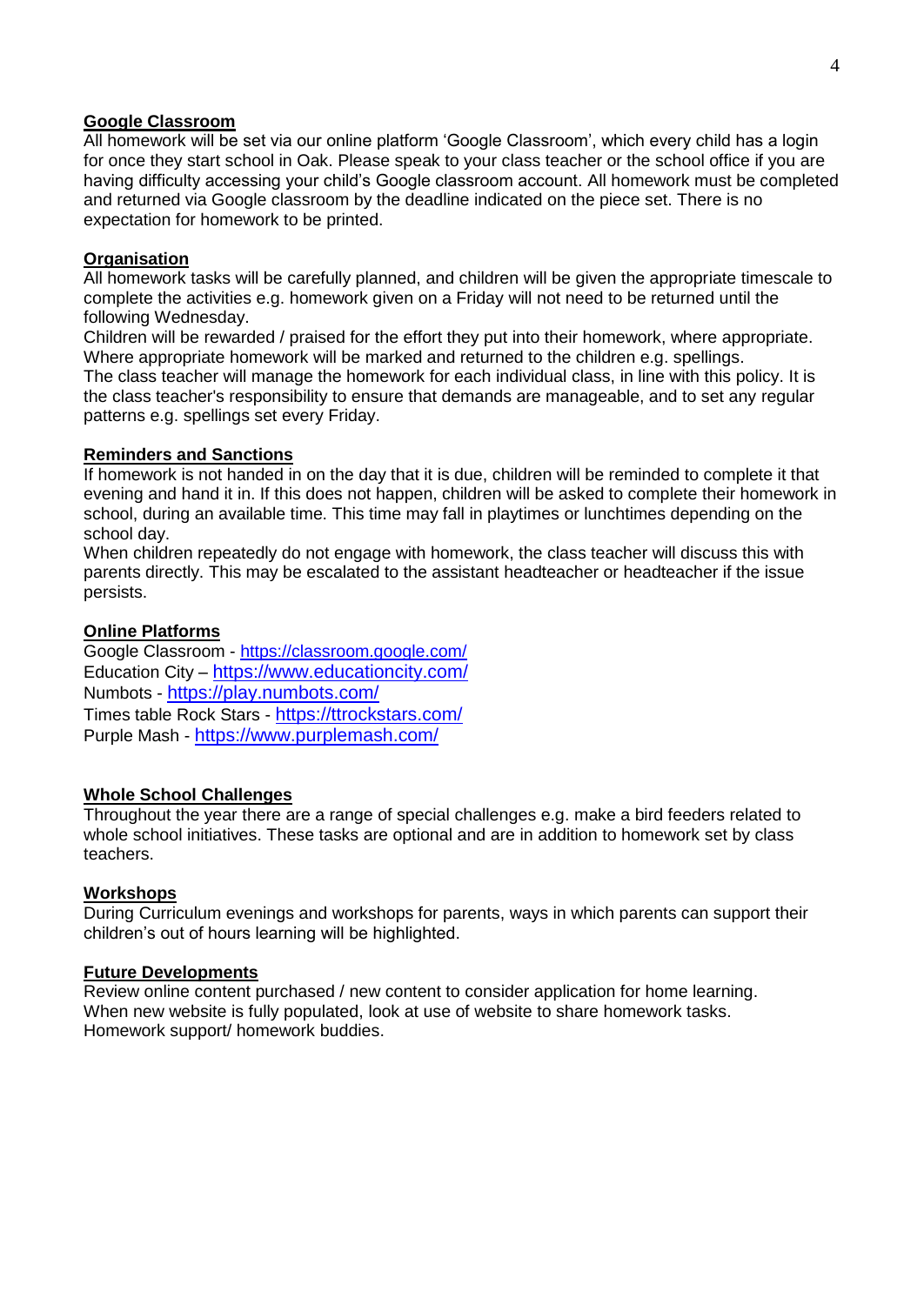## Remote Education Information for Parents and Carers

This information is intended to provide clarity and transparency to pupils and parents or carers about what to expect from remote education if local restrictions require entire cohorts (or bubbles) to remain at home or where individual pupils are self-isolating.

In the event of closure, either a class bubble or whole school, or if you have children isolating after a positive test, the following process is what each class teacher will follow in order for us to continue to provide our children with the same level of education as they would have if they were in school, as set out by the government.

## **What should my child expect from immediate remote education?**

Each teacher has set up a Google classroom, with all children assigned to it. This is being used for homework and communication, so all families should be familiar with it. However, if you need to familiarise yourself with google classroom again, please watch the following youtube clip: <https://youtu.be/pl-tBjAM9g4>

The following information sets out what to expect from each year group/subject daily:

**Reception** class teachers will set tasks for your children, linked to EYFS framework, that they can complete and you can upload photos of. These will closely follow the same plans that they would have been doing in class if possible. Teachers will provide feedback by commenting on the photos/uploads regularly.

**Y1 – Y4,** every weekday morning, *before 9.30am,* the following content will be uploaded to your google classroom for your child to access:

Maths: White Rose Maths video and work sheet will be uploaded to your child's google classroom. Children watch the video and complete the worksheet along side it, when prompted. Children should be able to download the worksheet and edit it on the computer, uploading their completed copy when they have finished.

English: Teachers will upload a teaching PowerPoint/explanation and a task for the children to complete. Tasks can be completed in their red homework books and a photo sent in, or directly on to any worksheets sent, which can be uploaded once finished.

Spellings/phonics – Children will continue working from their current scheme of work, with the spelling pattern/sounds they would have been learning in class. A teaching PP/Video/Explanation and a task will be uploaded for children to complete.

Topic (including all foundation subjects and Science) – One activity each day will be uploaded for the children to complete linked to their current topic – these will continue to follow current plans and teaching resources and an activity for each afternoon will be provided.

*Teaching input may come from a range of sources and it will be age appropriate and tailored to your children. This could be youtube clips, bbc bitesize videos, espresso videos, powerpoints teachers have created or adapted etc.* 

**Will my child be taught broadly the same curriculum as they would if they were in school?** We teach the same curriculum remotely as we do in school wherever possible and appropriate. However, we have needed to make some adaptations in some subjects. For example, maths will be taught using videos from White Rose Maths, rather than by your child's teacher.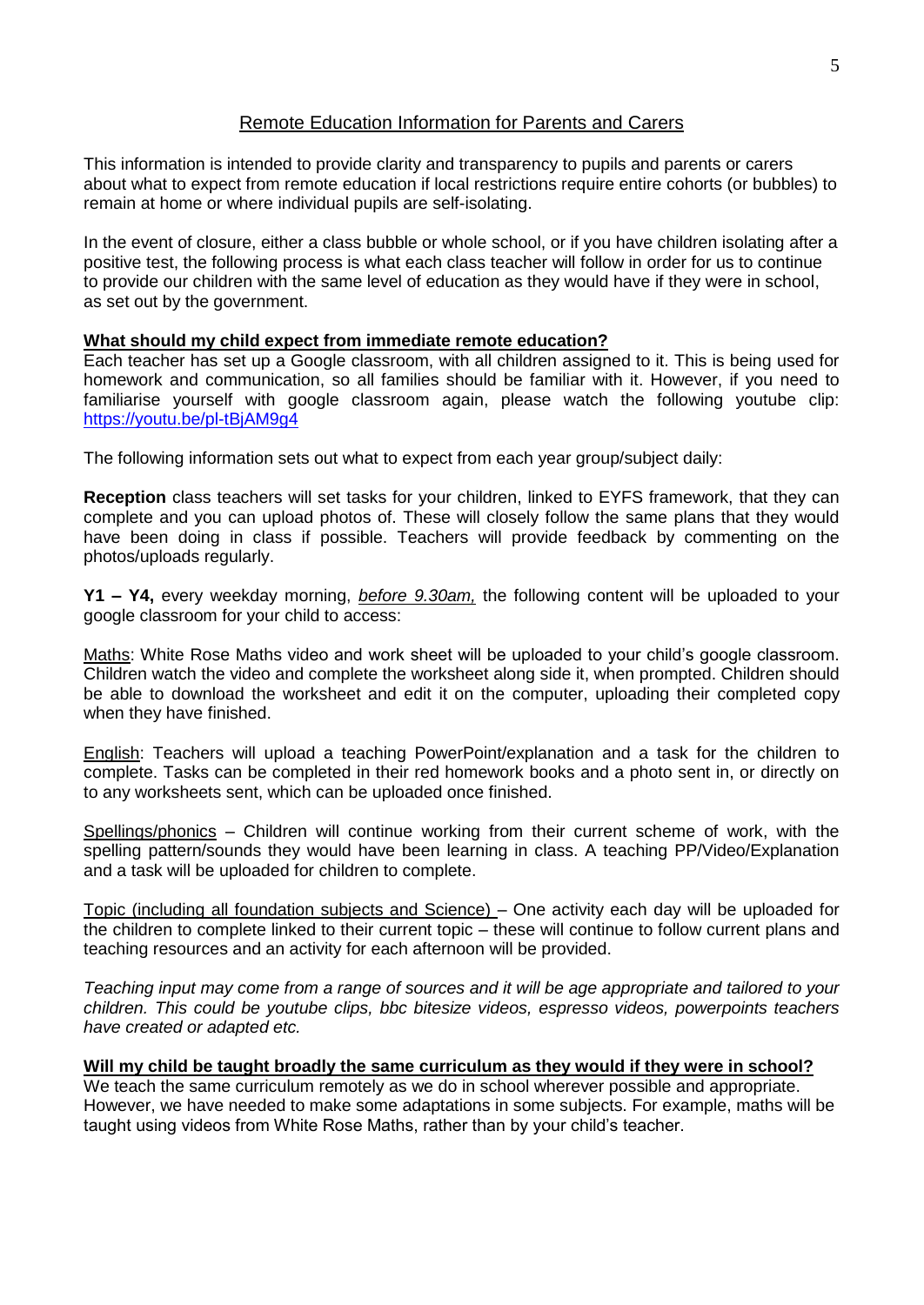## **How long can I expect work set by the school to take my child each day?**

Below is an example of what your child will receive each day for Y1 – Y4. Reception will vary depending upon tasks.

| Subject               | Teaching content          | Independent activity     | Approx. time        |
|-----------------------|---------------------------|--------------------------|---------------------|
|                       |                           |                          | spent on activity   |
| <b>Maths</b>          | Video from WRM website    | Worksheet/activty        | $45$ mins $-1$ hour |
| English               | Teaching                  | Activity                 | 1 hour              |
|                       | PowerPoint/explanation    |                          |                     |
| Spelling              | Teaching                  | Activity                 | 20-30 mins          |
|                       | PP/Video/explanation      |                          |                     |
| Topic: Taken from     | Teaching input $-$ can be | Activity for children to | 1 hour              |
| current topic         | youtube                   | complete                 |                     |
| planning - to include | video/powerpoints etc-    |                          |                     |
| foundation subjects   |                           |                          |                     |
| and science           |                           |                          |                     |

# **Daily Timetable example:**

# **How will my child access any online remote education you are providing?**

All of the remote education resources will be on your child's Google Classroom account.

## **If my child does not have digital or online access at home, how will you support them to access remote education?**

We have identified any pupils who may not have suitable online access at home and ensured they are able to access Google classroom and all resources needed. None of the materials provided should require printing. A tutorial on how to submit work back onto google classroom can be found here:<https://www.youtube.com/watch?v=-lrTEup2wDQ>

If you have any problems please contact the office: [office@fairfield.worcs.sch.uk](mailto:office@fairfield.worcs.sch.uk)

## **How will my child be taught remotely?**

We use a combination of the following approaches to teach pupils remotely:

Some examples of remote teaching approaches:

recorded teaching from other sources, for example White Rose Maths video lessons

Worksheets that can be edited on a computer and submitted

Powerpoint presentations

Some websites with teaching content which can be used:

Oak National: https://www.thenational.academy/

BBC Bitesize:<https://www.bbc.co.uk/bitesize/dailylessons>

Education City [www.educationcity.com](http://www.educationcity.com/)

Numbots/Timestable Rock Stars<https://play.ttrockstars.com/>

Espresso:<https://online.espresso.co.uk/espresso/login/Authn/UserPassword>

Government online resources list: [https://www.gov.uk/government/publications/coronavirus-covid-](https://www.gov.uk/government/publications/coronavirus-covid-19-online-education-resources)[19-online-education-resources](https://www.gov.uk/government/publications/coronavirus-covid-19-online-education-resources)

## **What are your expectations for my child's engagement and the support that we as parents and carers should provide at home?**

We understand that if your child or a family member is unwell it may be difficult to engage with home learning, however it is vital that children do not miss out on any more of their education. Therefore, if your child is able to access their home learning we do expect them to do so daily, completing all activities and submitting their work back to their teacher by the end of that day. The majority of activities will have been designed for children to be able to access and complete them independently, enabling parents to work from home at the same time.